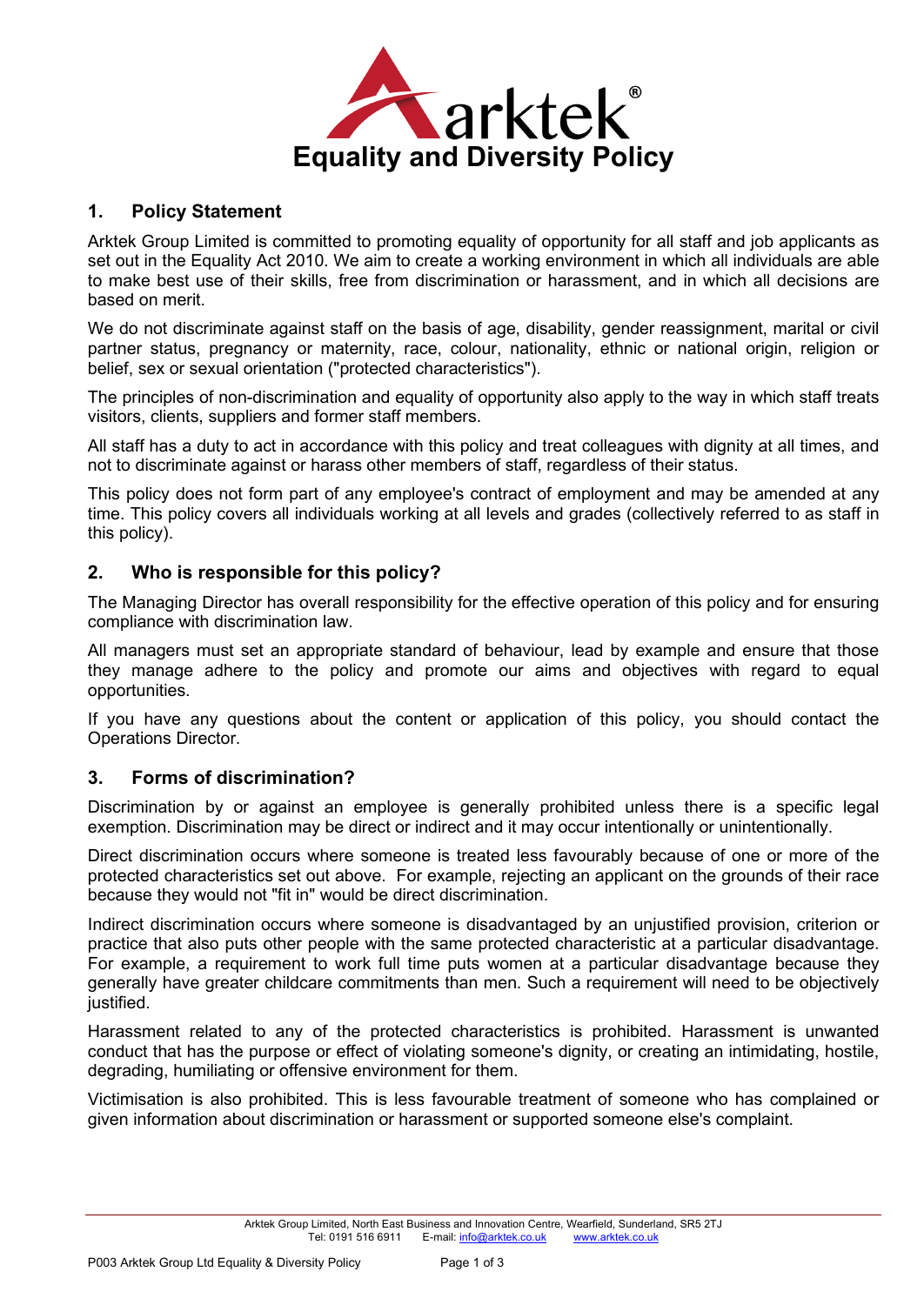

# **4. Recruitment and Selection**

We aim to ensure that no job applicant suffers discrimination because of any of the protected characteristics above and individuals are treated on the basis of their relevant merits and abilities.

Job advertisements should avoid stereotyping or using wording that may discourage groups with a particular protected characteristic from applying.

Applicants should not be asked about health or disability before a job offer is made. There are limited exceptions, which should only be used with the Operations Director's approval. For example:

- Questions necessary to establish if an applicant can perform an intrinsic part of the job (subject to any reasonable adjustments).
- Questions to establish if an applicant is fit to attend an assessment or any reasonable adjustments that may be needed at interview or assessment.
- Positive action to recruit disabled persons.
- Equal opportunities monitoring (which will not form part of the decision-making process).

Applicants should not be asked about past or current pregnancy or future intentions related to pregnancy. Applicants should not be asked about matters concerning age, race, religion or belief, sexual orientation, or gender reassignment without the approval of the Operations Director (who should first consider whether such matters are relevant and may lawfully be taken into account).

We are required by law to ensure that all employees are entitled to work in the UK. Assumptions about immigration status should not be made based on appearance or apparent nationality. All prospective employees, regardless of nationality, must be able to produce original documents (such as a passport) before employment starts, to satisfy current immigration legislation.

# **5. Termination of Employment**

We will ensure that redundancy criteria and procedures are fair and objective and are not directly or indirectly discriminatory. We will also ensure that disciplinary action is applied without discrimination, whether it results in disciplinary warnings, dismissal or other action.

# **6. Disability Discrimination**

If you are disabled or become disabled, we encourage you to tell us about your condition so that we can support you as appropriate.

If you experience difficulties at work because of your disability, you may wish to contact the Health & Safety Manager to discuss any reasonable adjustments that would help overcome or minimise the difficulty. The Health & Safety Manager may wish to consult with you and your medical adviser(s) about possible adjustments. We will consider the matter carefully and try to accommodate your needs within reason. If we consider a particular adjustment would not be reasonable, we will explain our reasons and try to find an alternative solution where possible.

# **7. Training and Promotion**

We monitor the conditions of service of all employees and their progression to ensure that they are being offered appropriate access to benefits and training and promotion opportunities.

#### **8. Breaches of this Policy**

If you believe that you may have been discriminated against you are encouraged to raise the matter with the Operations Director as a Grievance. If you believe that you may have been subject to harassment you are encouraged to raise the matter with the Operations Director.